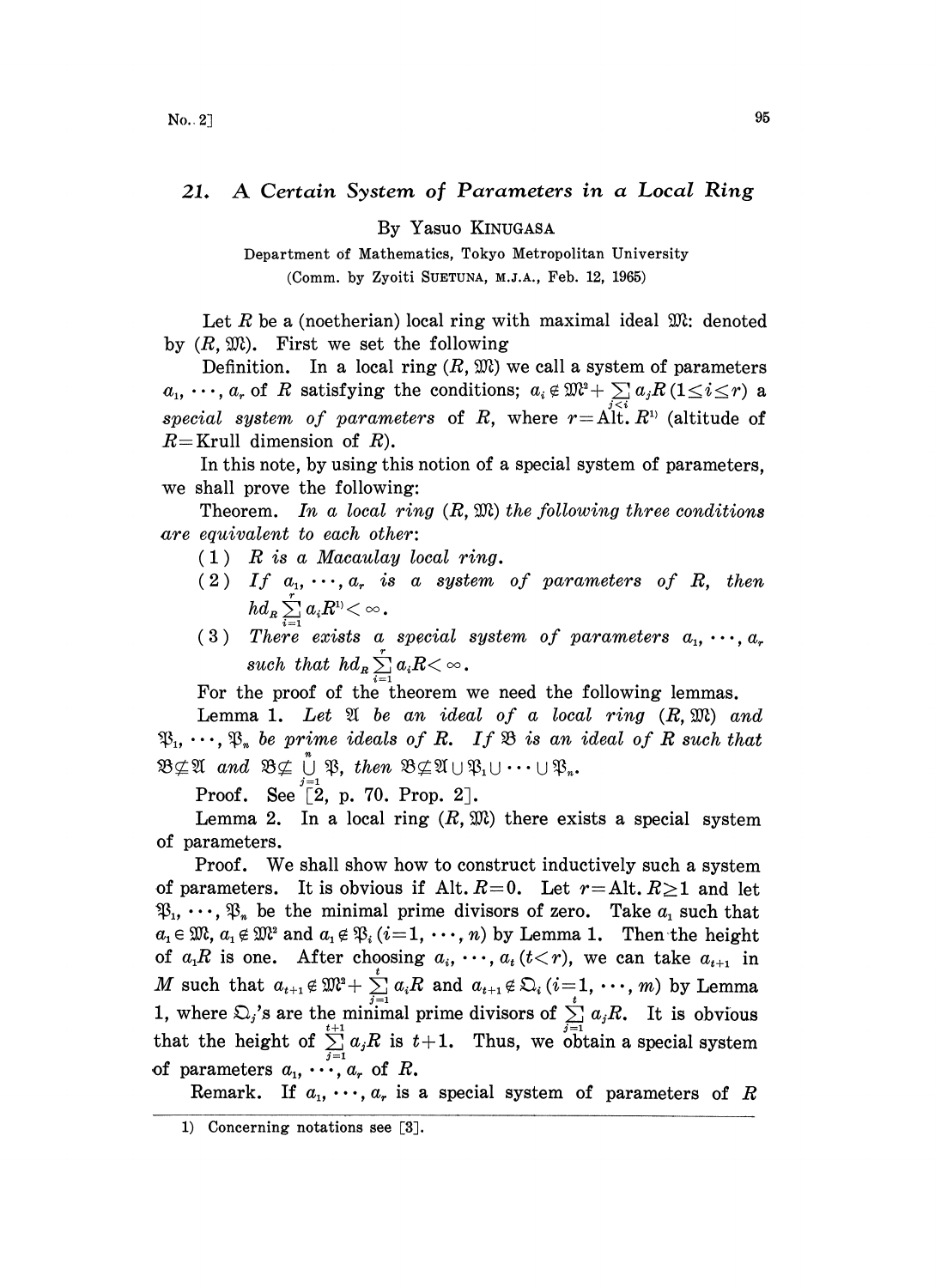then  $a_1, \dots, a_{t-1}, a_{t+1}, a_t, a_{t+2}, \dots, a_r$  is also a special system of parameters of R. Consequently, if  $a_1, \dots, a_r$  is a special system of parameters of R, then  $a_{\sigma_1}, \dots, a_{\sigma_r}$  is also a special system of parameters of R for any parmutation  $\sigma$  of the set  $\{1, 2, \dots, r\}$ .

Lemma 3. Let  $a_1, \dots, a_r$  be a special system of parameters of Lemma 3. Let  $a_1, \dots, a_r$  be a special system of parameters of<br>a local ring  $(R, \mathfrak{M})$  and  $\mathfrak{Q} = \sum_{j=1}^r a_j R$ . If 0:  $\mathfrak{M} = 0$ , then there exists<br>a special system of parameters  $a'_1, \dots, a'_r$ , with  $a'_1$  as a non-zer divisor in R, and such that  $\mathfrak{Q} = \sum a_i'R$ .

Proof. 0:  $\mathfrak{M}=0$  implies 0:  $\mathfrak{D}=0$  since  $\mathfrak{D}$  is an  $\mathfrak{M}$ -primary ideal. Then we have b in  $\mathfrak{D}$  such that  $b = s_1 a_1 + \cdots + s_r a_r$   $(s_i \in R)$ ,  $b \notin \mathfrak{M}^2$  and b is a non zero divisor in R by Lemma 1. We may assume  $s_r \notin \mathfrak{M}$ since  $b \notin \mathfrak{M}^2$  and  $a_1, \dots, a_{j-1}, a_r, a_{j+1}, \dots, a_{r-1}$  is a special system of parameters of R (Remark to Lemma 2). It is obvious that  $\mathfrak{Q} =$  $\sum_{i=1}^{n-1} a_i R + bR$ . If  $b = s_1 a_1 + \cdots + s_r a_r \in \mathfrak{M}^2 + \sum_{i=1}^{r-1} a_i R$  then  $s_r a_r \in \mathfrak{M}$  $\sum_{j=1}^{r-1} a_j R$ , hence we have  $a_r \in \mathfrak{M}^2 + \sum_{j=1}^{r-1} a_j R$  since  $s_r$  is a unit in R. This contradicts to the condition  $a_r \notin \mathfrak{M}^2 + \sum_{j=1}^{r-1} a_j R$ . Thus we have a special system of parameters  $a_1, \dots, a_{r-1}, b$  o =i =i -i  $\sum_{j=1}^{r-1} a_j R$ , hence we have  $a_r \in \mathfrak{M}^2 + \sum_{j=1}^{r-1} a_j R$  since  $s_r$  is a unit in R. This contradicts to the condition  $a_r \notin \mathfrak{M}^2 + \sum_{j=1}^{r-1} a_j R$ . Thus we have a special system of parameters  $a_1, \cdots, a_{r-1}, \overline{b} \text{ of } R$ . Put  $a'_1 = b, a'_i = a_i$  (i=  $2, \dots, r-1$  and  $a'_r = a_1$ , then  $a'_1, \dots, a'_r$  is a special system of parameters of  $R$  by Remark to Lemma 2.

Lemma 4. In a local ring  $(R, \mathfrak{M})$ , if 0:  $\mathfrak{M} \neq 0$ , then  $hd_nM = \infty$ for every finite  $R$ -module  $M$  which is not free.

**Proof.** See  $[3, (28.1)]$ .

Lemma 5. Let  $\mathfrak D$  be an ideal of a local ring  $(R,\mathfrak M)$  and x be an element of  $\mathfrak D$  which is not contained in  $\mathfrak M^2$ . Assume furthermore that x is not a zero-divisor in R. Then we have  $hd_{R} \Sigma = 1 + h d_{R/xR}$  $(\mathcal{Q}/xR)$ .

**Proof.** See [3,  $(27.4)$ ].

Lemma 6. Let  $(R, \mathfrak{M})$  be a local ring. If  $x_1, \dots, x_d$  is an R $sequence (x_j \in \mathfrak{M}), then \ hd_R \sum_{j=1}^d x_j R < \infty.$ 

Proof. We shall prove this lemma by induction on  $d$ . If the proof is obvious. Let  $d>1$  and  $\displaystyle{\sup_{X_R}} \left(\sum_{j=1}^{\infty} x_jR\right)=\left\{\sum_{j=1}^{\infty} c_jX_j\right\}_{j=1}^{\infty} c_jx_j=1$  $0, c_j \in R$  and  $X_j$ 's are indeterminates  $\Big\}$ . Furthermore define  $R$ -homomorphism  $\varphi: \mathrm{syz}_R^1\left(\sum_{j=1}^d x_jR\right) \to R$  by  $\varphi\left(\sum_{j=1}^d c_jX_j\right)=c_d$ . We have immediately Image  $\varphi = \sum_{j=1}^{d-1} x_j R$  and Kernel  $\varphi = \text{Syz}_R^1 \left( \sum_{j=1}^{d-1} x_j R \right)$  since  $\left( \sum_{j=1}^{d-1} x_j R \right)$ <br>  $x_d R = \left( \sum_{j=1}^{d-1} x_j R \right)$ . Thus we have the following exact sequence:  $0 \longrightarrow \mathrm{syz}_R^1\left(\sum_{i=1}^{d-1} x_i R\right) \longrightarrow \mathrm{syz}_R^1\left(\sum_{i=1}^d x_i R\right) \longrightarrow \sum_{i=1}^{d-1} x_i R \longrightarrow 0.$ 

By our inductive assumption we have  $hd_R \sum_{j=1}^{d-1} x_jR < \infty$  and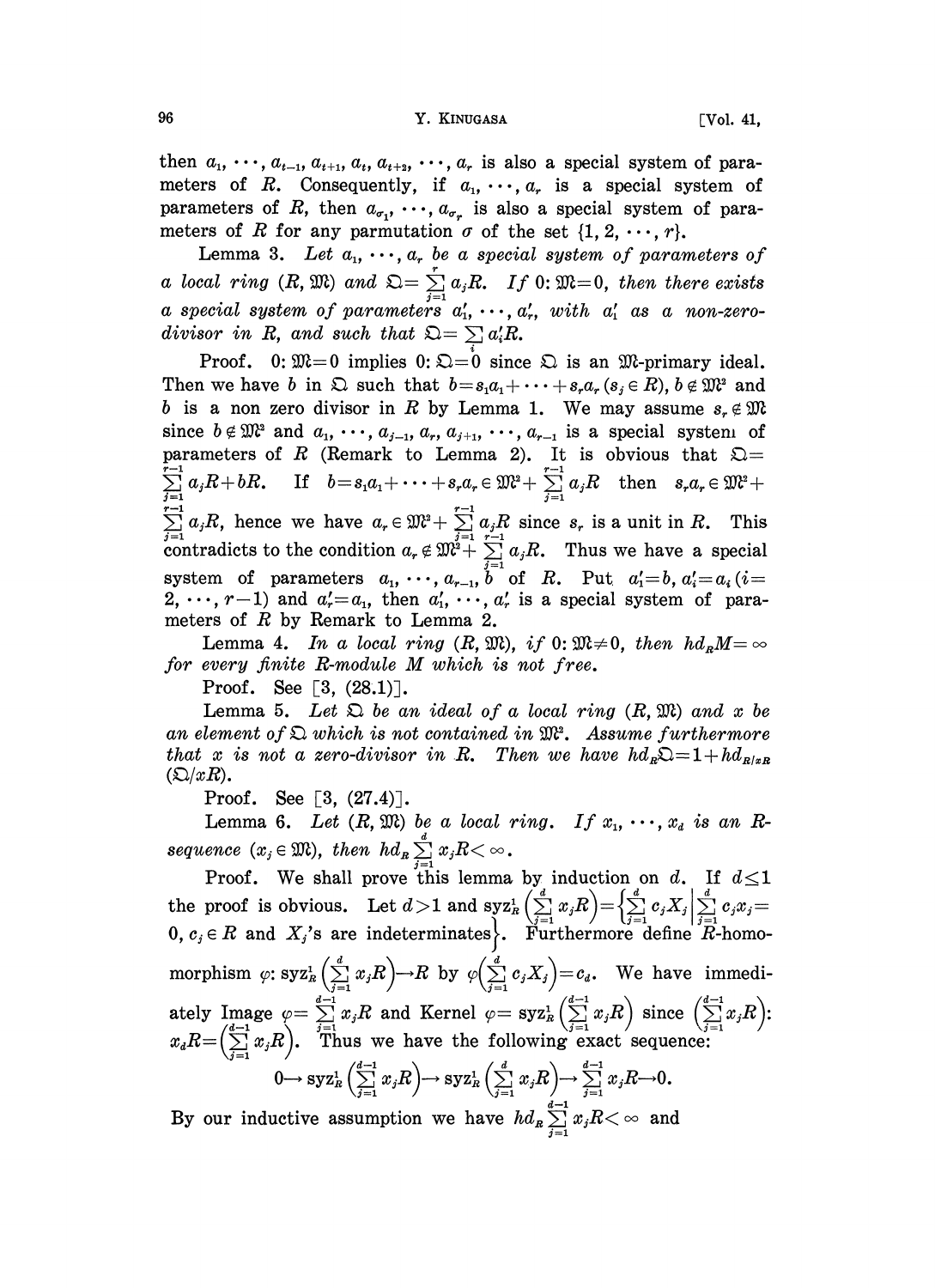$$
hd_{R}\left(\mathrm{syz}_{R}^{1}\left(\sum_{j=1}^{d-1} x_{j}R\right)\right)<\infty .
$$

Hence we have  $hd_{\mathbf{z}}\left(\operatorname{syz}_{\mathbf{z}}^{1}\left(\sum_{j=1}^{d}x_{j}\mathbf{R}\right)\right)<\infty$  (See [3], (26.6)). This implies

Proof of the theorem

(1) $\Rightarrow$ (2): The proof follows from Lemma 6.

 $(2) \rightarrow (3)$ : The proof is obvious.

 $(3) \rightarrow (1)$ : We shall complete the proof by using induction on the altitude of R. If Alt.  $R=0, R$  is always a Macaulay local ring. Let  $r =$ Alt.  $R \ge 1$  and  $\mathfrak{Q} = \sum_{j=1}^{r} a_j R$ . If  $0: \mathfrak{M} \ne 0$ , by Lemma 4  $\mathfrak{Q}$  is Let  $r =$ Ait.  $k \ge 1$  and  $\lambda l = \sum_{j=1}^k a_j k$ . If  $0: \omega \ne 0$ , by Lemma 4  $\lambda l$  is<br>a free module since  $hd_R\lambda < \infty$ . On the other hand we have  $(0: \mathfrak{M})\lambda =$ a free module since  $hd_R\mathfrak{D}\langle \infty\rangle$ . On the other hand we have  $(0: \mathfrak{M})\mathfrak{D}=0$  and  $0: \mathfrak{M}\neq 0$ . Hence we conclude  $\mathfrak{D}=0$ , which contradicts to the assumption. Thus we have  $0: \mathfrak{M}=0$ . By the fact  $0: \mathfrak{$ Thus we have 0:  $\mathfrak{M}=0$ . By the fact 0:  $\mathfrak{M}=0$  we may assume that  $a_1$  is a non zero divisor in R (Lemma 3). It is obvious that the set of  $a_2$  modulo  $a_1R, \dots, a_r$  modulo  $a_1R$  is a special system of parameters of  $R/a_1R$  since  $a_1, \dots, a_r$  is a special system of parameters of R. On the other hand we have  $hd_R\Omega=1+ h d_{R/a,R}(\Omega/a_1R)$ by Lemma 5 and Alt.  $R =$ Alt.  $R/a<sub>1</sub>R+1$ . Hence  $R/a<sub>1</sub>R$  is a Macaulay local ring by the assumption of induction. This implies that  $R$  is a Macaulay local ring since  $a_1$  is a non-zero-divisor in  $R$ .

## Appendix

By using the notion of the special system of parameters we have the Theorem (Cf. Theorem of  $[4]$ ). In a local ring  $(R, \mathfrak{M})$ , the following conditions are equivalent:

 $(1)$  R is a Gorenstein local ring.<sup>2)</sup>

(2) There exists an  $\mathfrak{M}$ -primary ideal  $\mathfrak{D}$  generated by a special system of parameters satisfying the following:

For any special system of parameters  $a_1, \dots, a_r$  which generates<br>  $\mathfrak{D}$ , all  $\mathfrak{D}_{(n,i)}$  are irreducille, where  $\mathfrak{D}_{(n,i)} = \sum_{i=1}^{i-1} a_i R + \sum_{i=1}^r a_i^n R$  (r= Alt.  $R, i=1, \cdots, r \text{ and } n=1, 2, \cdots$ .  $\sum_{j=1}$ 

Proof. (1) $\Rightarrow$ (2) is obvious. For the proof of implication (2) $\Rightarrow$ (1) it will be sufficient only to prove that  $R$  is a Macaulay local ring. We shall prove it by induction on the altitude of R. If Alt.  $R=0$ , We shall prove it by induction on the altitude of *K*. If Alt.  $R=0$ ,<br>the proof is obvious. If Alt.  $R \ge 1$ , each  $\mathfrak{Q}_{(n,1)} = \sum_{j=1}^{r} a_j^n R$  is irreducible<br>and  $\mathfrak{Q}_{(n,1)} \subsetneq \mathfrak{Q}_{(n-1,1)}$  ( $n \ge 2$ ). So we have  $\math$ and  $\Omega_{(n,1)}\subseteq\Omega_{(n-1,1)}$   $(n\geq 2)$ . So we have  $\Omega_{(n,1)}$ :  $\mathfrak{M}\subseteq\Omega_{(n-1,1)}$ <sup>3</sup>  $(n\geq 2)$ .<br>While we have  $\bigcap_{n=1}^{\infty}\Omega_{(n,1)}\subseteq\bigcap_{n=1}^{\infty}\mathfrak{M}^{n}=0$ , therefore  $0:\mathfrak{M}=(\bigcap_{n=2}^{\infty}\Omega_{(n,1)}):$   $\mathfrak{M}=$  $\bigcap_{n=2}^{\infty} (\Omega_{(n,1)}; \mathfrak{M}) \subseteq \bigcap_{n=2}^{\infty} \Omega_{(n-1,1)} = 0$ . Since 0:  $\mathfrak{M} = 0$ , we have a special system 2) See  $[1]$ .

3) See [5, p. 248, Th. 34].